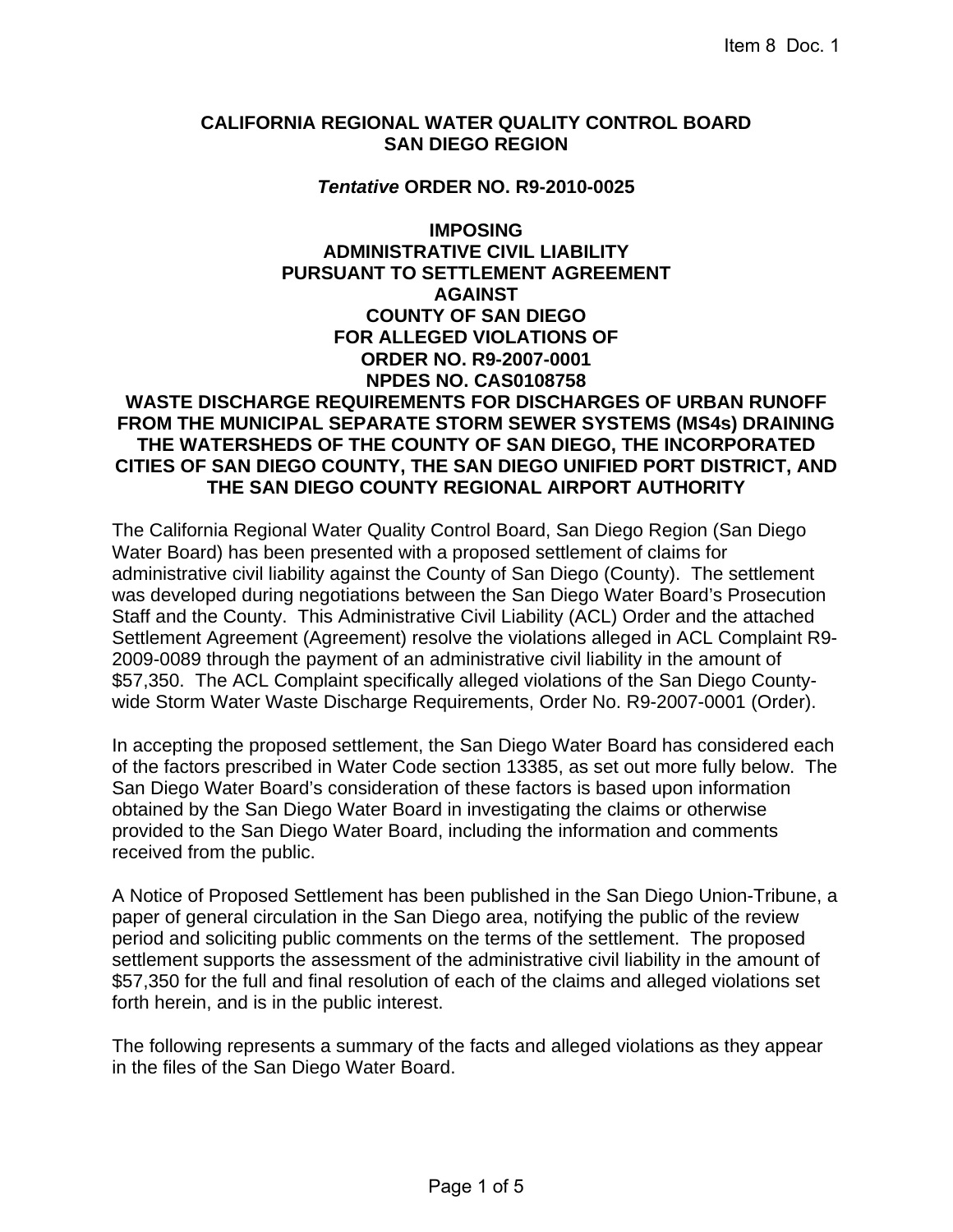# **HAVING PROVIDED PUBLIC NOTICE OF THE PROPOSED SETTLEMENT FOR PUBLIC COMMENT, THE SAN DIEGO WATER BOARD FINDS:**

1. Failure to Provide Adequate Legal Authority to Achieve Full Compliance with the Order

The County violated Order No. R9-2007-0001 Provision D.2.a.(1) on March 24, 2008, when it amended its storm water ordinance on March 12, 2008, by changing the definition of "Rainy Season" from "October 1 through April 30" to "November 11 through April 30" contrary to Order No. R9-2007-0001's definition of "October 1 through April 30 of each year." On August 5, 2009, the County corrected the definition by amending its ordinance. Therefore, the days of violation are 498 (March 24, 2008, to August 4, 2009).

- 2. Failure to Require Construction Site BMPs During the Wet Season The County violated Order No. R9-2007-0001 Provision D.2.c.(3) by failing to require "slope stabilization on all inactive slopes during the Rainy Season" from October 1, 2007, to November 10, 2007, and from October 1, 2008, to November 10, 2008. The Director's Letter of Instruction states that "[d]uring the Non-Rainy Season from May 1 through November 10, the Developer may opt to employ 'weathered triggered' action plans<sup>[1](#page-1-0)</sup> in lieu of fully deployed BMPs." As a result, the County allowed Developers to leave inactive slopes unprotected from October 1 to November 10 in 2007 and 2008, if the Developer implemented a "weather triggered" action plan. Therefore, the days of violation are 80 (October 1 to November 10, 2007, and October 1 to November 10, 2008).
- 3. Failure to Inspect Construction Sites During the Wet Season The County violated Order No. R9-2007-0001 Provision D.2.d.(1-3) by failing to inspect construction sites during the Wet Season from October 1, 2007, to November 10, 2007, and from October 1, 2008, to November 10, 2008, because the County's inspection frequencies were based upon the County's Wet Season and therefore didn't begin until November 11. Therefore, the days of violation are 80 (October 1 to November 10, 2007, and October 1 to November 10, 2008).
- 4. Administrative Civil Liability Authority The San Diego Water Board may impose civil liability pursuant to Water Code section 13385(a)(2) for any person who violates any waste discharge requirement issued pursuant to Water Code Chapter 5.5.

Furthermore, Water Code section 13385(c) provides that the San Diego Water Board may impose administrative civil liability pursuant to Article 2.5 of Chapter 5 in an amount not to exceed the sum of both of the following:

<span id="page-1-0"></span> <sup>1</sup> A "weather triggered" action plan allows the developer to store on site 125% of the necessary BMP materials that are to be deployed within 48 hours of a 50% chance or greater rain event of 0.5 inches or more.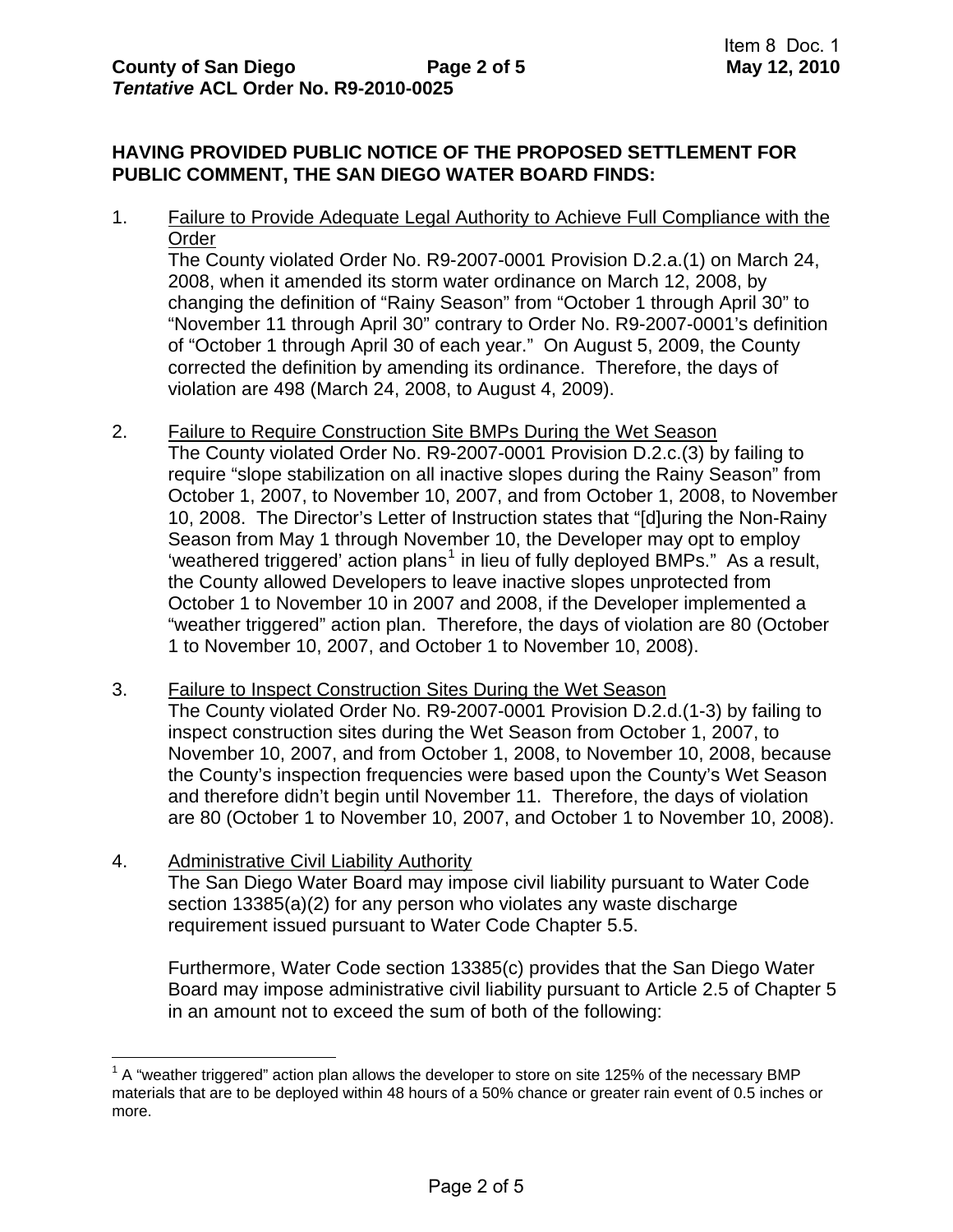- (1) Ten thousand dollars (\$10,000) for each day in which the violation occurs.
- (2) Where there is a discharge, any portion of which is not susceptible to cleanup or is not cleaned up, and the volume discharged but not cleaned up exceeds 1,000 gallons, an additional liability not to exceed ten dollars (\$10) multiplied by the number of gallons by which the volume discharge but not cleaned up exceeds 1,000 gallons.

The San Diego Water Board alleges that the County violated the Waste Discharge Requirements of Order No. R9-2007-0001. Therefore the San Diego Water Board is authorized to impose civil liability pursuant to Water Code section 13385(a)(2).

5. Maximum Civil Liability Amount

Pursuant to Water Code section 13385 the maximum civil liability that the San Diego Water Board may assess for this matter is ten thousand dollars (\$10,000) per day of violation. Section 13385(e) requires that when pursuing liability under Water Code section 13385 "At a minimum, liability shall be assessed at a level that recovers the economic benefits, if any, derived from the acts that constitute the violation."

The County allegedly failed to provide adequate legal authority to achieve full compliance with the Order from March 24, 2008, through August 4, 2009, a total of 498 days. Therefore the maximum liability that the San Diego Water Board could assess for this violation is \$4.98 million.

The County allegedly failed to require construction site BMPs during the Wet Season from October 1 to November 10, 2007, and October 1 to November 10, 2008, a total of 80 days. Therefore the maximum liability that the San Diego Water Board could assess for this violation is \$800,000.

The County allegedly failed to inspect construction sites during the Wet Season from October 1 to November 10, 2007, and October 1 to November 10, 2008, a total of 80 days. Therefore the maximum liability that the San Diego Water Board could assess for this violation is \$800,000.

Accordingly, the total maximum liability that could be imposed by the San Diego Water Board for all of the alleged violations is \$6.58 million.

5. Factors Affecting the Amount of Civil Liability

The San Diego Water Board's consideration of the factors prescribed in Water Code section 13385(e) is based upon information available to the San Diego Water Board prior to the hearing and described in greater detail in the Technical Analysis for Complaint No. R9-2009-0089 or otherwise provided to the San Diego Water Board. The consideration of factors supports the assessment of civil liability in the amount of \$57,350. In addition to these factors, this settlement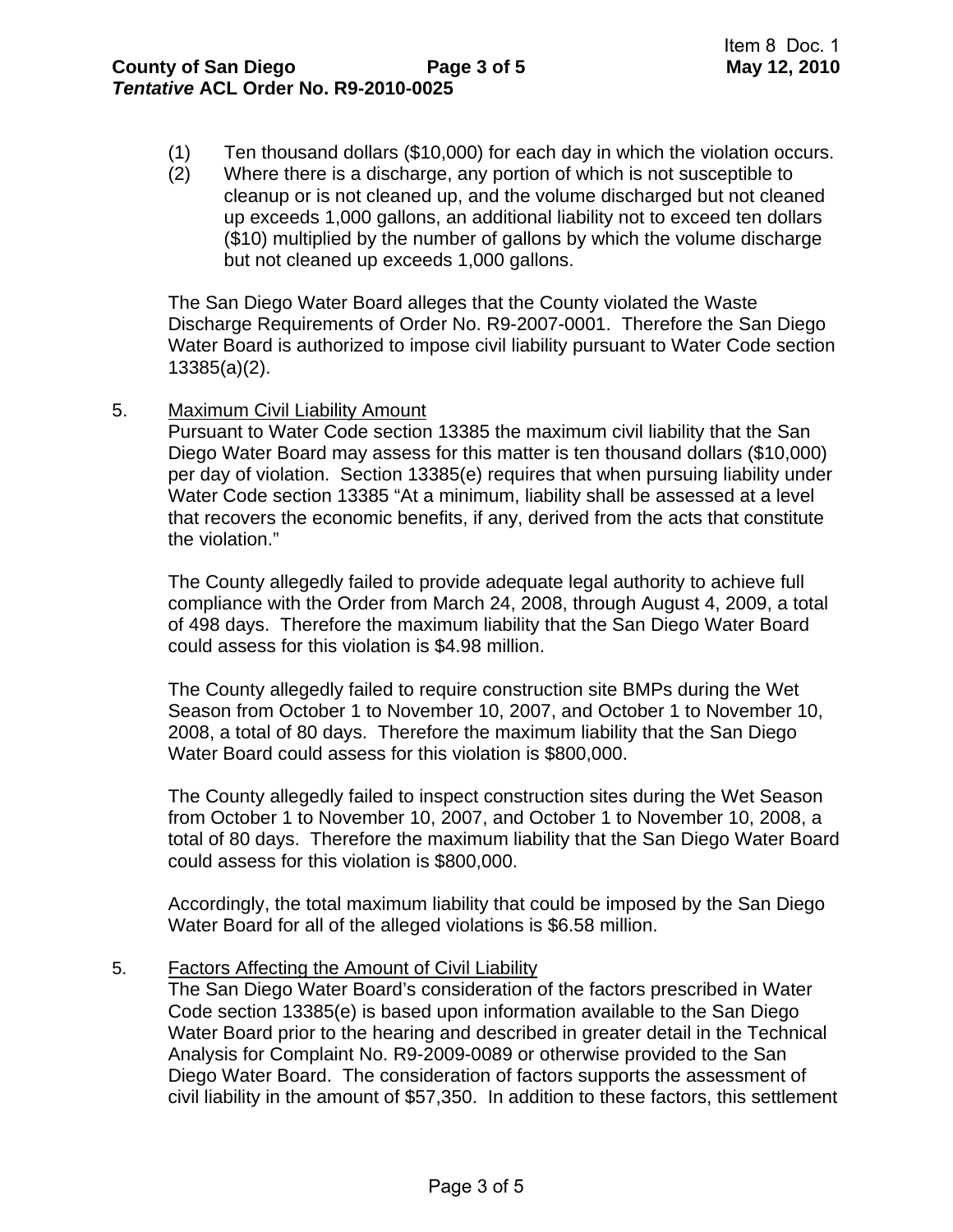recovers the San Diego Water Board's cost totaling \$20,929 for the duration of this enforcement action.

6. Settlement Agreement

The San Diego Water Board finds that the Recitals set forth in the Settlement Agreement for Complaint No. R9-2009-0089 are true. This Order and the incorporated Settlement Agreement are severable; should any provision be found invalid the remainder shall remain in full force and effect.

7. Notification of Interested Parties

The San Diego Water Board notified the County and interested parties of its intent to consider the proposed settlement during its meeting of April 14, 2010. The San Diego Water Board, in a public meeting, heard and considered all comments related to the proposed settlement.

8. Other Parties' Right to Petition

Any person aggrieved by this action of the San Diego Water Board may petition the State Board to review the action in accordance with Water Code section 13320 and California Code of Regulations, title 23, sections 2050 and following. The State Board must *receive* the petition by 5 p.m., thirty (30) days after the date of this ACL Order, except that if the thirtieth  $(30<sup>th</sup>)$  day following the date of this ACL Order falls on a Saturday, Sunday, or state holiday, the petition must be received by the State Board by 5 p.m. on the next business day. Copies of the law and regulations applicable to filing petitions can be found on the Internet at [http://www.waterboards.ca.gov/public\\_notices/petitions/water\\_quality/index.shtml](http://www.waterboards.ca.gov/public_notices/petitions/water_quality/index.shtml) or will be provided upon request.

9. California Environmental Quality Act

This enforcement action is being taken by the San Diego Water Board to enforce provisions of the Water Code and as such, is exempt from the provisions of the California Environmental Quality Act (Public Resources Code section 21000 et seq.) in accordance with California Code of Regulations, title 14, section 15321.

## **IT IS HEREBY ORDERED THAT:**

- 1. The San Diego Water Board imposes administrative civil liability against the County of San Diego in the amount of \$57,350.
- 2. The County shall submit a check to the San Diego Water Board for \$57,350 payable to the "State Water Pollution Cleanup and Abatement Account" within 30 days of the adoption of this Order.
- 3. The attached Settlement Agreement between the Assistant Executive Officer and the County of San Diego is approved pursuant to Government Code section 11415.60 and is incorporated by reference into this Order.